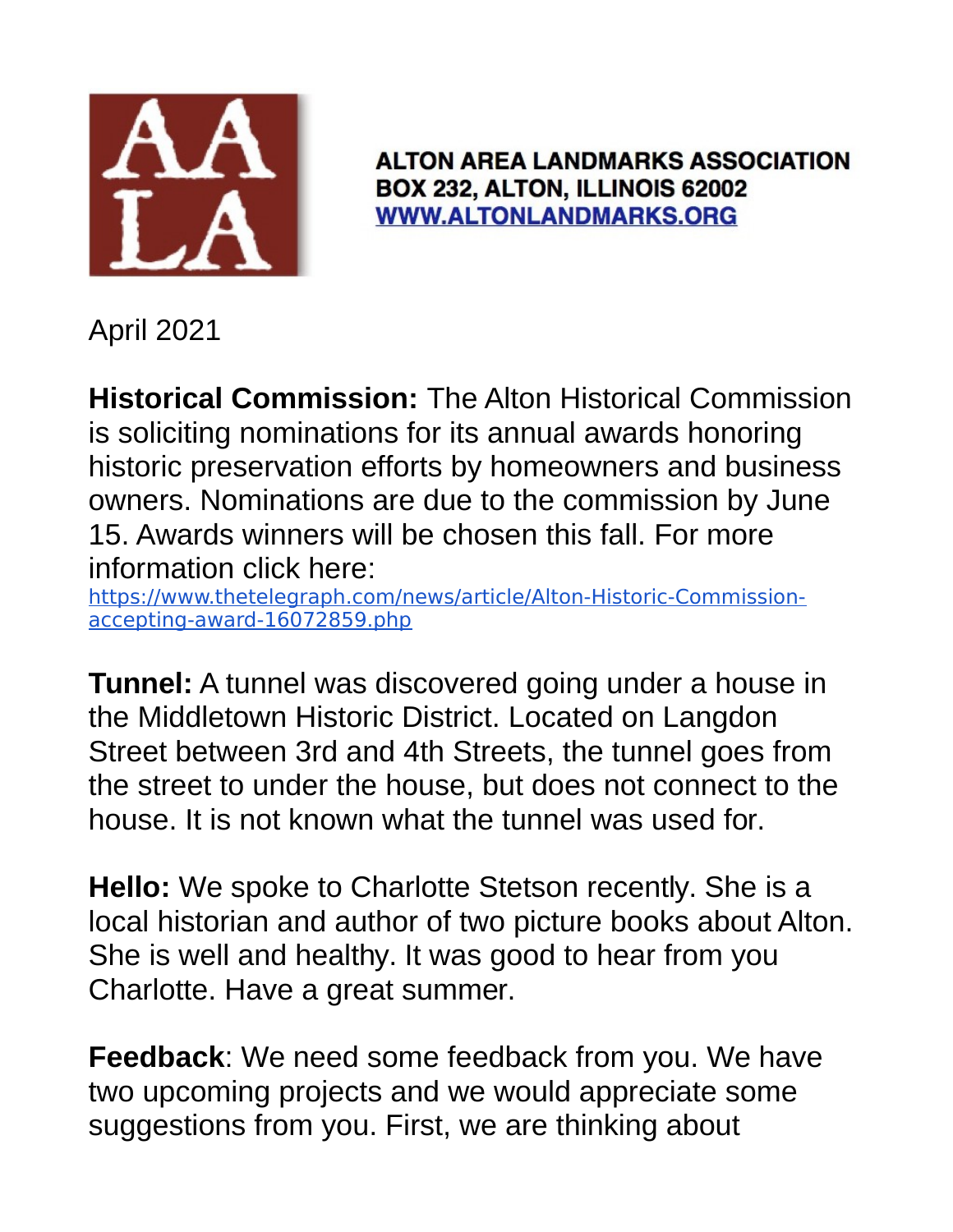renovating our website. Please take a look at our present website and give us some ideas about changing and improving it. Second, we think that again this year instead of the traditional House Tour, we will have another drive-by House Tour. Last year we did the Sears Kit House drive-by House Tour. Do you have an idea for a new theme for this year's House Tour? Send us your idea.

**Lecture:** On December 5th Michael Allen gave his lecture on modern American Architecture, ending last winter's lecture series. If you missed it, you can see it by clicking herehttps://drive.google.com/drive/folders/16JxXeIpT8DlqJFM7NwLS6cPrUOBJIufu ?usp=sharing

**Pay Pal:** We now have PayPal on our website. If you wish to pay your dues or make a donation to the AALA, you can do it with a credit card through Pay Pal rather than mailing a check. Click on "Donations" on www.altonlandmarks.org and follow the instructions. Thank you.

**House Tour**: We have released our AALA Kit House Tour free to the public. This is our 48th annual house tour. It is on our website, www.altonlandmarks.org. A paper version of the tour guide is available at the downtown Visitor's Center's outside box. We have Pay Pal on our website now if you wish to make a donation to the AALA.

**Donations**: Donations can be mailed to the AALA, Box 232, Alton, IL 62002. Individual dues are \$15.00 a year. Family membership is \$25.00 a year. Contributions are tax deductible. Help us be a strong voice in preserving historic Alton. Thank you for your support. And remember to contribute to the other local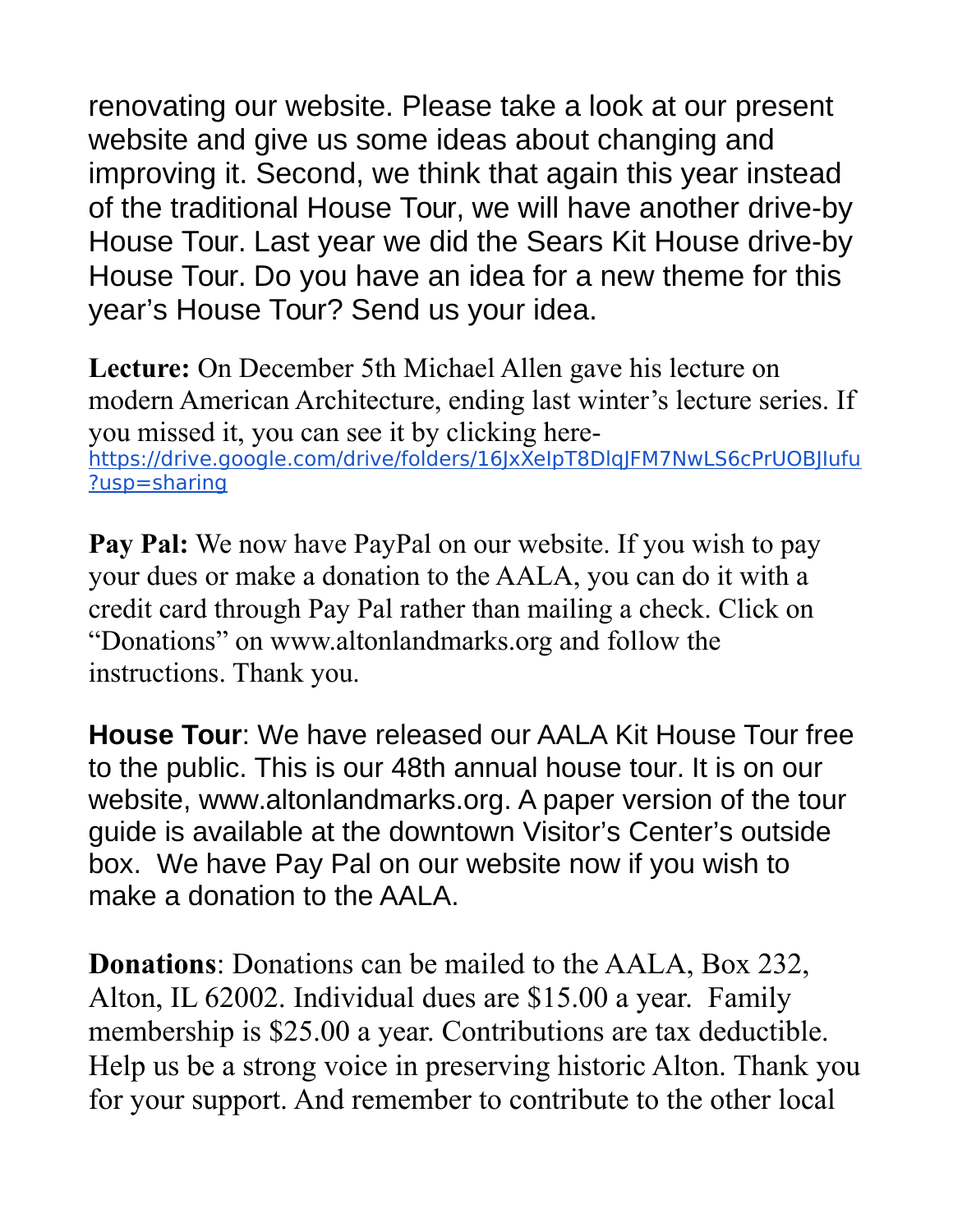organizations that enrich your life.

**Help:** William Street is the first street someone can enter Alton from the Great River Road. It is in horrible condition. It needs to be repaired and smoothed out. City workers were recently inspecting it. They reported that there are plans for restoring the brick street. That would be great news for those who live in the Christian Hill Historic District.

**WINDOWS**: Nothing changes the character of historic homes like replacement windows. Please consider repairing your original windows before you forever change the visual appeal of your historic home.

**Meetings**: Since selling the Hart House, we have had fewer general membership meetings. However, I invite anyone who wishes to attend our monthly board meetings to contact me (Terry Sharp 463-5761 or reply to this email). The nine AALA board members meet monthly on a telephone conference call. At these one hour meetings we conduct the business of the organization. If you have something you would like to bring to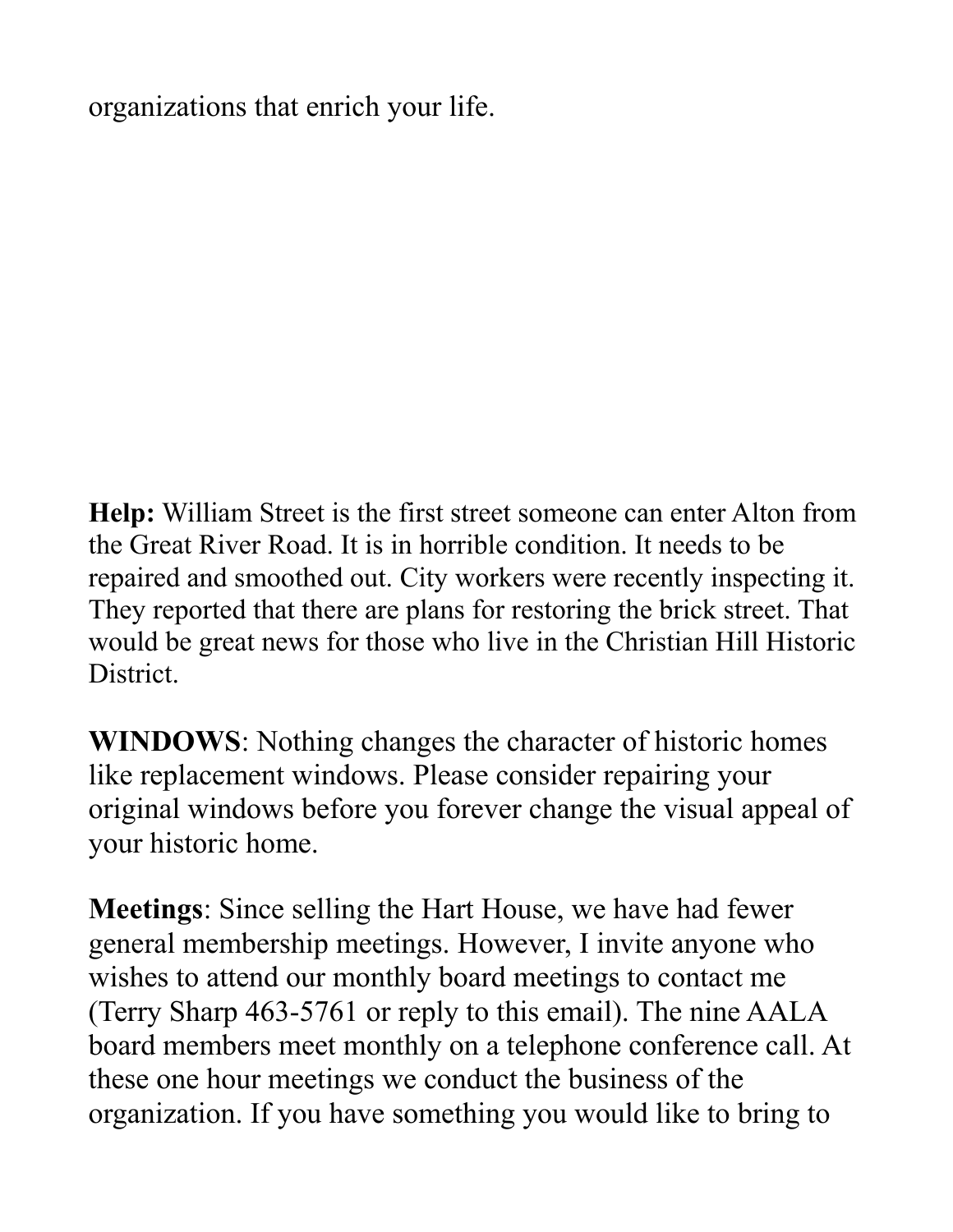the attention of the organization, call me so that you can speak to the board. We have open meetings and appreciate your interest and feedback.

**KOENIG HOUSE**- The Koenig House (829 East Fourth St.) is in need of immediate repairs. We hope the Alton Museum, which owns it, can attend to it before it gets any worse. The Museum is facing fines for code ordinance violations. The Wilhelm House (314 Oak), also owned by the Museum, has been condemned by the city. The Museum board has a responsibility to maintain their buildings.

**Demo:** A small saltbox house at the corner of State Street and Beacon Street was demolished by the city. The 100 year old plus house was owned by a downtown tavern owner. The house was vacant for years and was never maintained. Neglect by the owner erases another historic house from Alton. The AALA tried to find a buyer for it, but the owner could never decide on a price. So now we have a blank space on the historic State Street hill.

Two or three more houses on State Street look to be demolished soon.

**Sidewalks:** Run out of jobs around the house to do? Consider adopting a brick sidewalk to clean off. Our brick streets and sidewalks give Alton its character. Too many of our brick sidewalks are covered with grass. If they are cleaned off, people will use them and they will remain clean. Any bushes and shrubs should be cleared off sidewalks for safety. Lots of people are walking for exercise and fun. They deserve clean sidewalks.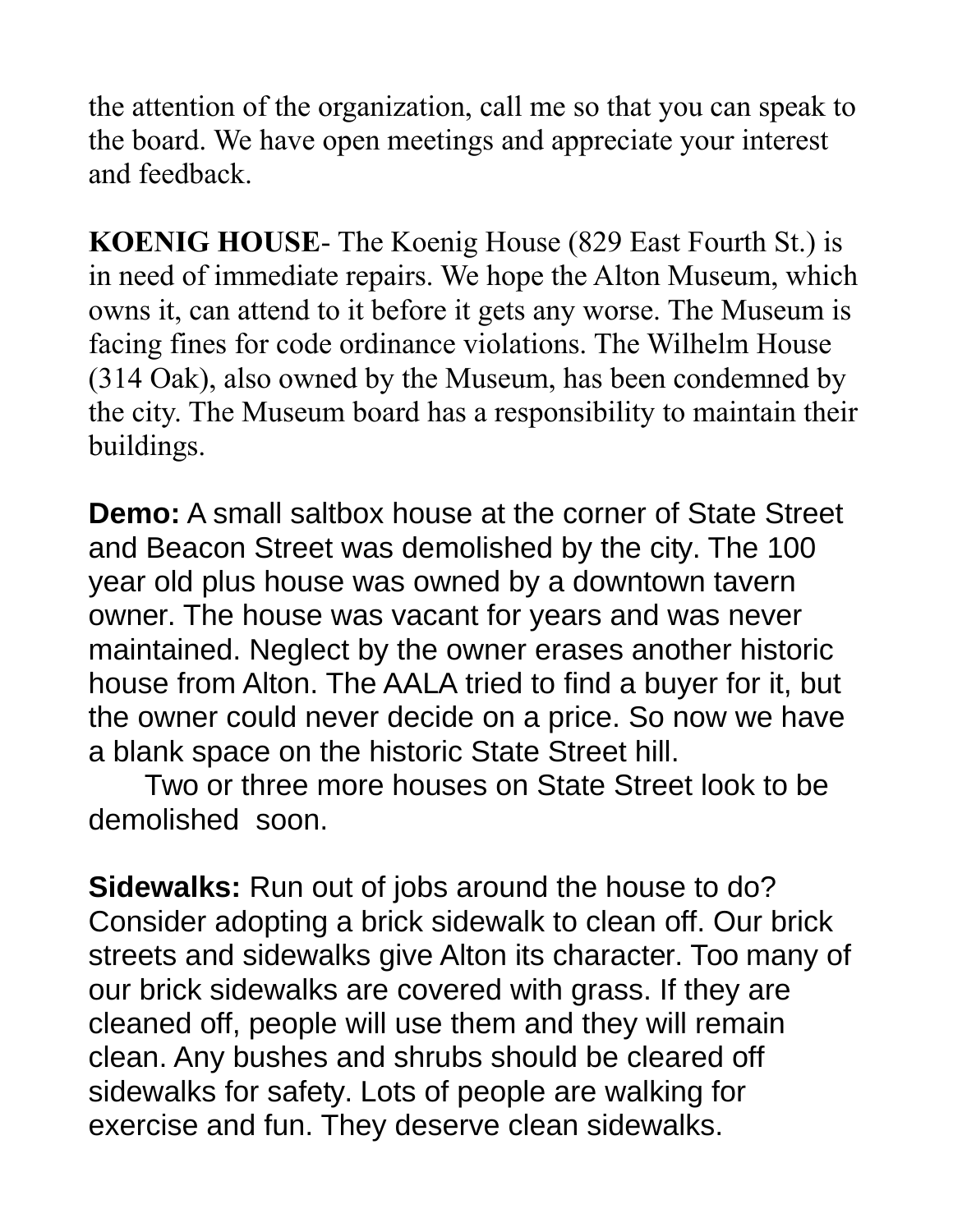**Grand:** All construction work has stopped on the Simmons downtown redevelopment project because of the pandemic. However before it was stopped, the AALA found out that all of the original windows of the Grand Theater were removed and discarded. The AALA contacted Mr. Simmons about our disappointment that the original windows were not repaired and reused. Altonworks, Mr. Simmon's company, assured us the new Grand windows will be identical to the originals.

Although we still feel this affects the authenticity of the restoration, this has opened up a direct line of communication between the AALA and Altonworks. The Grand Theater is the first and perhaps the most anticipated of the Altonworks projects. The AALA will continue to keep a watchful eye on the whole redevelopment program so that Altonworks abides by historic preservation standards.

**Facebook:** The AALA has a Facebook site now. Check it out and give us suggestions. https://www.facebook.com/Alton-Area-Landmarks-Association-307793659892024/

**REVITALIZED:** Local attorney John Simmons and his wife Jayne have announced their plans to invest \$75 million to the revitalization to downtown Alton. Mr. Simmons has been for the last year and a half acquiring buildings in Alton. His plan divides the downtown into three districts: the Grand Entertainment District, the Broadway Makers District and the Jacoby Arts District. This could be an exciting rebirth for our area.

Recently it was announced that a new city park will be created at Ridge and Broadway Streets. The land is owned by Mr. Simmons and is used as a parking lot for the Jacoby Arts Center.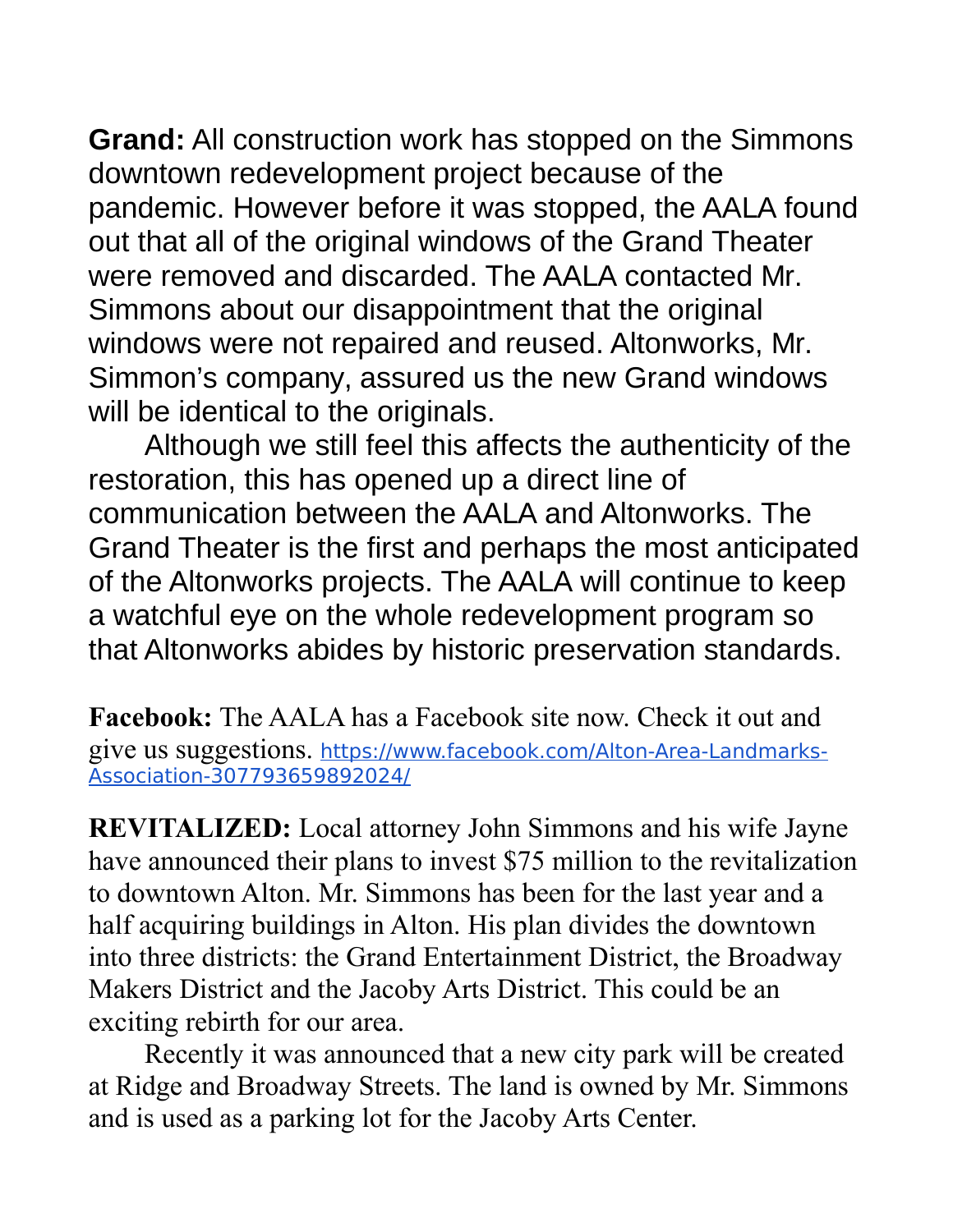**Accepted:** The Abbott Machine Company building, formerly the Alton Gas & Electric Power House on the Great River Road, has been accepted to be on the National Register of Historic Places. The building, at 700 West Broadway, was built in 1913. Other than the Union Brewery at 1421 Pearl Street, this is Alton's first industrial building to be on the Register. The AALA is trying to offer a tour of the building in the near future.

**Gift:** The Tinner's Anvil at 211 Langdon is selling pieces of terra cotta for the AALA. They are perfect for backyard gardens. The AALA gets a commission for each piece sold.

**Did you know?:** A towboat with the maximum length of barges (five) is longer than the Titanic. 1000 feet plus vs. 889 feet.

## **Podcast:** Shannon Briggs and Stephanie Young have begun producing podcasts (audio only programs) about Alton history. Here's how they describe them:

All Town, USA is a podcast that explores Alton, Illinois' significant history and evolving identity. We tell stories in search of ways to bridge divides across neighborhoods. "This is about all of us. We are all town."

## **Episodes are available directly on our website, iTunes, Apple Podcasts, and Overcast.**

[www.alltownusa.org](http://www.alltownusa.org/)

Ep 1: Alton's location led to booming industries, war operations, and the Underground **Railroad** 

Ep 2: The effects of Elijah Lovejoy's life and death on the Civil War, Abolitionism, and Freedom of the Press

Ep 3: Escaped and freed slaves founded communities along the Mississippi River. Rocky Fork, 1863.